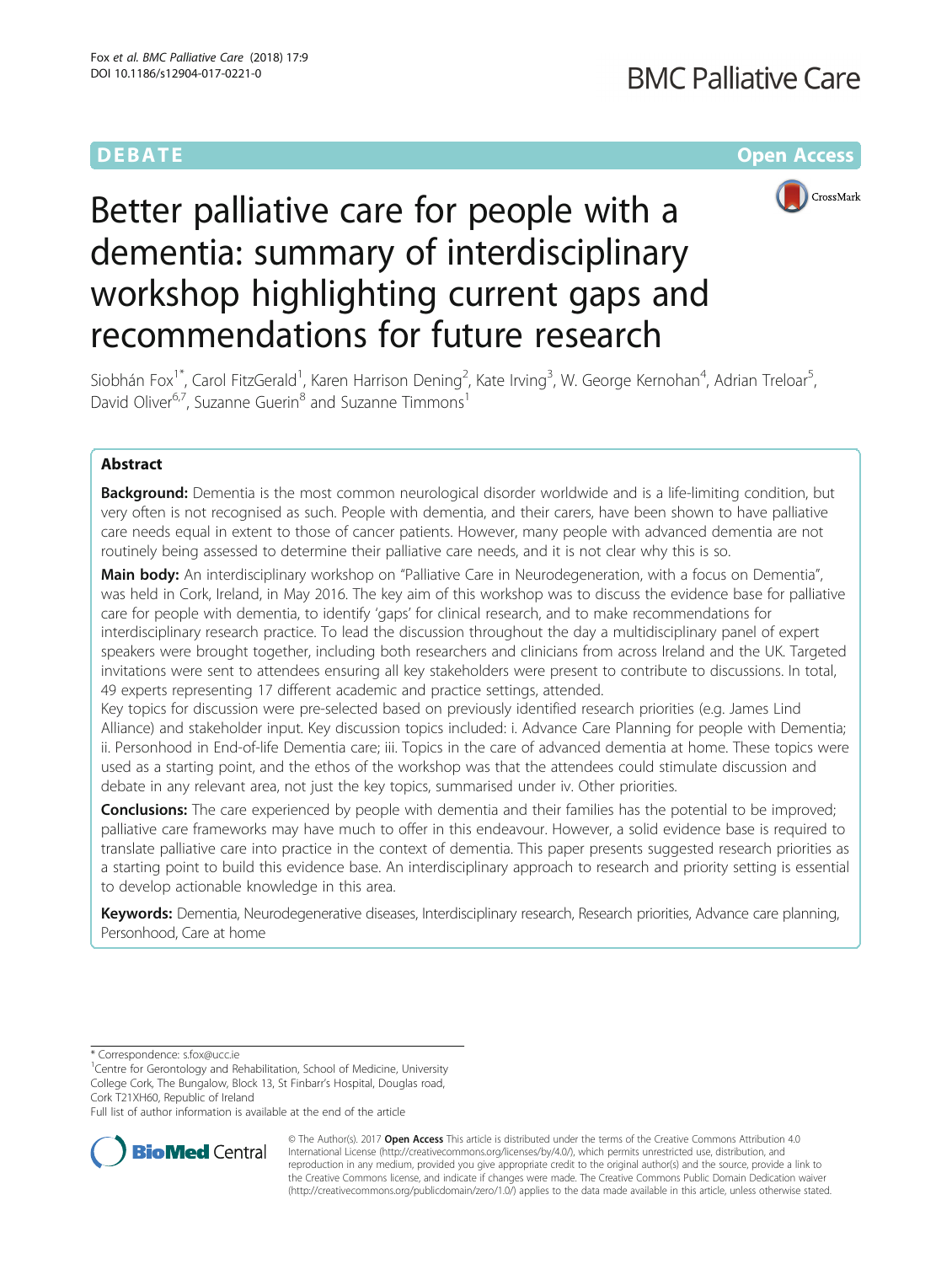# Background

Dementia causes impairment of memory, problem-solving and communication, and in advanced disease, the ability to perform everyday tasks [\[1](#page-9-0)]. Dementia is one of the major causes of disability and dependency among older people and it is not a normal part of ageing. In the United Kingdom and Wales, dementia is the leading cause of death [\[2](#page-9-0)]. Worldwide, 47.5 million people have dementia and there are 7.7 million new cases every year [\[3](#page-9-0)]. There are at least 48,000 people in the Republic of Ireland living with dementia; given the ageing population, this number is expected to increase to about 150,000 by 2046 [[4](#page-9-0)]. While recent population-based research suggests that the prevalence rate of dementia in older people may actually be declining [\[5](#page-9-0)], due partly to improved healthcare, the number of people affected by dementia directly or indirectly continues to rise as the population ages and the number at risk rises.

There is a significant need to increase and expand the research base for palliative and end-of-life care, in recognition of emerging global priorities [\[6\]](#page-9-0), including moving beyond cancer to examine other chronic diseases such as dementia [[7](#page-9-0)]. Dementia is a life-limiting condition, but very often is not recognised as a terminal illness. People with dementia, and their carers, have been shown to have palliative care needs equal to those of cancer patients [\[8\]](#page-9-0). A palliative care approach is also favoured by informal caregivers [\[9](#page-9-0)].

Palliative care can be defined as: "an approach to care that improves the quality-of-life of patients and their families facing problems associated with life-threatening illness, through the prevention and relief of suffering by means of early identification and impeccable assessment and treatment of pain and other problems, physical, psychosocial and spiritual" [\[10](#page-9-0)]. This broad definition covers both i) generalist palliative care (approach which involves all healthcare workers practicing palliative care principles as a core skill, supplemented by some healthcare workers who are not engaged full time in palliative care, but have had additional training and experience in palliative care); and ii) Specialist Palliative Care services whose core activity is the provision of palliative care to individuals with more complex and demanding care needs [[11](#page-9-0)].

Recent international reviews have highlighted the importance of palliative care in neurodegeneration [[12](#page-9-0)–[14](#page-9-0)]. The Irish National Dementia Strategy placed a particular focus on palliative care [\[15](#page-9-0)]. However, it is difficult to enact policy as the evidence base for the value of palliative care for people with dementia is still lacking and many people with advanced dementia are still not routinely being provided with palliative care in practice. Providing high quality palliative care for people with dementia presents unique challenges, for example the person's inability to verbally express preferences for their care as the illness progresses, and the fact that the end-of-life phase may be long and difficult to identify [\[16\]](#page-9-0). Research is also hindered by the lack of agreed outcome measures, and the challenge of adapting existing tools for use with someone with advanced dementia who is verbally non-communicative [\[17](#page-9-0)]. Assessment of symptoms can be further confounded by the presence of concurrent illnesses.

In recognition of the importance of this challenge, the international research community has called for more clinically-relevant, collaborative, and strategic approaches to palliative care research [\[18](#page-9-0)–[22](#page-9-0)]. While many disciplines have recognised the importance of research in palliative care for neurodegeneration individually, a problem is that researchers are tackling the problem from different perspectives, theoretical frameworks, and using diverse methodologies; these are complementary but require a platform for discussion, debate and collaboration. Furthermore, this discussion needs to be interdisciplinary, and include academics, practitioners and service-users, as one discipline alone cannot manage the complex physical, psychological, social, and ethical problems in palliative care for people with dementia. It is important that priorities for future research are set so that questions pertinent to dementia and palliative care in Ireland could be addressed effectively by researchers of all relevant disciplines, to enable a strong evidence base to be developed.

### Main text

#### Planning the workshop

A consortium was established, representing two universities and five non-profit organisations for dementia and palliative care. The goal of the consortium was to plan an interdisciplinary workshop to explore the theme: "Palliative Care in Neurodegeneration with a focus on Dementia: Addressing complex questions through interdisciplinary research and reflection." The aim of the workshop was to bring experts together from different disciplines to discuss this theme, to enhance cross-discipline learning, and to identify and discuss research gaps, priorities and methodologies in palliative care in neurodegeneration. There are other examples of using a similar approach to identify research priorities in palliative care (e.g. Stevinson, Preston, & Todd [\[23](#page-9-0)]; Jones et al. [\[24](#page-9-0)]).

The consortium members identified a long-list of key priority areas for the workshop through review of existing priority setting exercises. Members then conferred within their own organisations (this included input from a wider stakeholder network of academics and researchers, clinicians, and people affected by dementia) and a final short-list with particular relevance to the Irish context was agreed by the consortium. Next, experts in the chosen priorities were identified by the consortium and invited to the workshop. Five invited speakers presented at the workshop.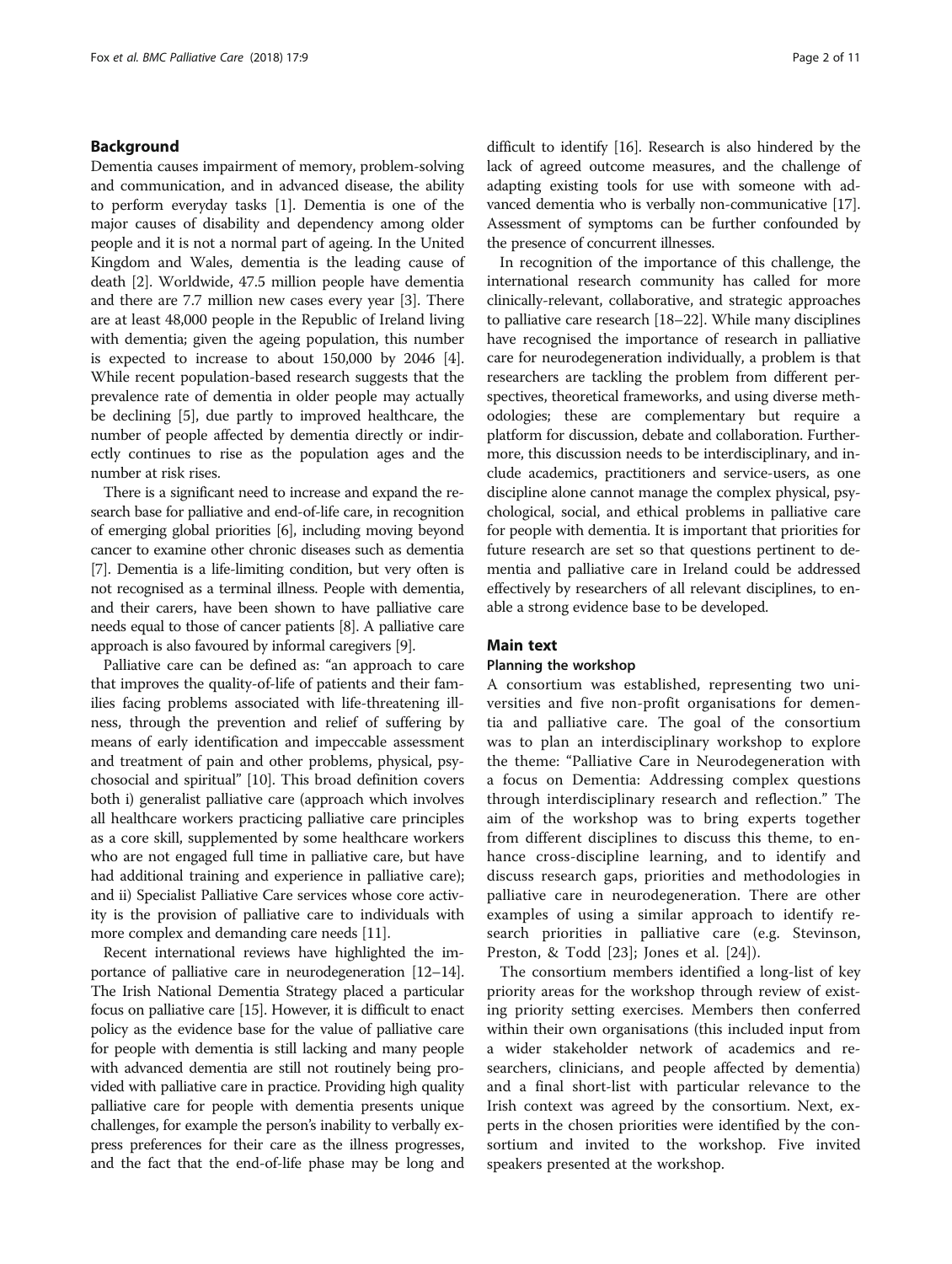## The workshop

delegates

In total, 49 experts attended the workshop, representing academics, researchers, and clinicians, from a range of relevant disciplines (see Table 1). All attendees were identified and targeted as leading experts in Ireland in either palliative care, neurodegeneration, or both, and attendance was on an invite only basis. There was also substantial Patient and Public Involvement in both the organisation and attendance at the event, including family carers of people with dementia and representatives from national voluntary and charitable organisations.

The workshop was highly participatory, and scheduled such that all delegates had ample opportunity to partake in discussions throughout the day. The workshop included five facilitated discussions. In these sessions, invited speakers gave a brief introduction to one of the pre-identified key themes, and then an independent, second expert facilitated the consequent discussion with the floor. A longer keynote presentation was delivered by a leading international expert. Two workshop consortium members independently recorded the core discussion points as they arose, and also gathered and collated anonymous written comments (each attendee received blank comment cards for each session). The discussion points and the comments were synopsised by an expert in an afternoon session with further brief discussion to clarify content and fidelity. The workshop closed with a facilitated question and answer session with a panel of six experts, three of whom had presented earlier.

Table 1 Details of professional backgrounds of workshop

| Discipline                    | n              |
|-------------------------------|----------------|
| Nursing                       | 11             |
|                               |                |
| Consultant Physician          | 8              |
| Palliative Medicine           | $\overline{4}$ |
| Geriatrician                  | 2              |
| Neurologist                   | 1              |
| Old Age Psychiatrist          | 1              |
| Psychology                    | 7              |
| Voluntary Sector              | 7              |
| Medical Researchers           | 4              |
| l aw                          | 3              |
| <b>Family Carers</b>          | $\mathfrak{D}$ |
| Pharmacy                      |                |
| General Practitioner          |                |
| Neuroscience                  | 1              |
| Microsystems                  | 1              |
| Physical Sciences             |                |
| ICT For Healthcare            |                |
| Speech And Language Therapist | 1              |

#### **Outcomes**

The purpose of this paper is to summarise some of the key research priorities and suggestions for future research in dementia palliative care, based on core discussion points which arose during the workshop. We have provided a general overview of a selection of these key topics against a brief background literature. We conclude with specific priorities for future research which are taken directly from discussions during the workshop. This paper is not intended as an exact summary of the proceedings on the day, however video recordings of the workshop presentations are available online.

#### Discussion topics

#### Overview of research in neurodegenerative disease

There is an imperative for the development of research into the care of people with neurodegenerative disease, as at present there are no curative treatments, and the aim of care is to provide the best supportive and palliative care for these patients and their families. There have been several documents and discussions about the future of this research including the Priority Partnership Project in 2015, which was based on a wide consultation on the future priorities for research in palliative care, initiated by Marie Curie and facilitated by the James Lind Alliance [[25](#page-9-0)]. Ten areas were prioritised, and of these, the following four have particular relevance to neurodegenerative disease: access to palliative care; Advance Care Planning; determination of patient needs; assessment and treatment of pain when communication is complex (see Table [2](#page-3-0)).

The longer list of suggested research topics is also relevant, specifically: the best way of providing palliative care to people with dementia; swallowing problems at end-oflife; drooling, which often accompanies reduced swallowing; assessment of distress in dementia; carer support and training for carers; continuity of care; understanding the person's needs in neurological disease and dementia.

Within Europe, the Joint Programme - Neurodegenerative Disease Research (JPND) has been considering the research priorities and suggested the following: needs assessment, the identification of transitions along the pathway (such as the move to institutional care), and consideration of effective models across Europe [\[26\]](#page-9-0). Suggested priorities include quality improvement and research funding to establish effective strategies to achieve them. Specific priorities within these two related domains have been identified (Table [3](#page-3-0)). These areas may now be considered in greater depth and it is hoped that there will be opportunities for funding to look at these areas.

A recent Consensus document on neurological palliative care has been produced and endorsed by the European Academy of Neurology and the European Association for Palliative Care [\[14](#page-9-0)]. This Consensus has suggested areas for development in the palliative care for all patients with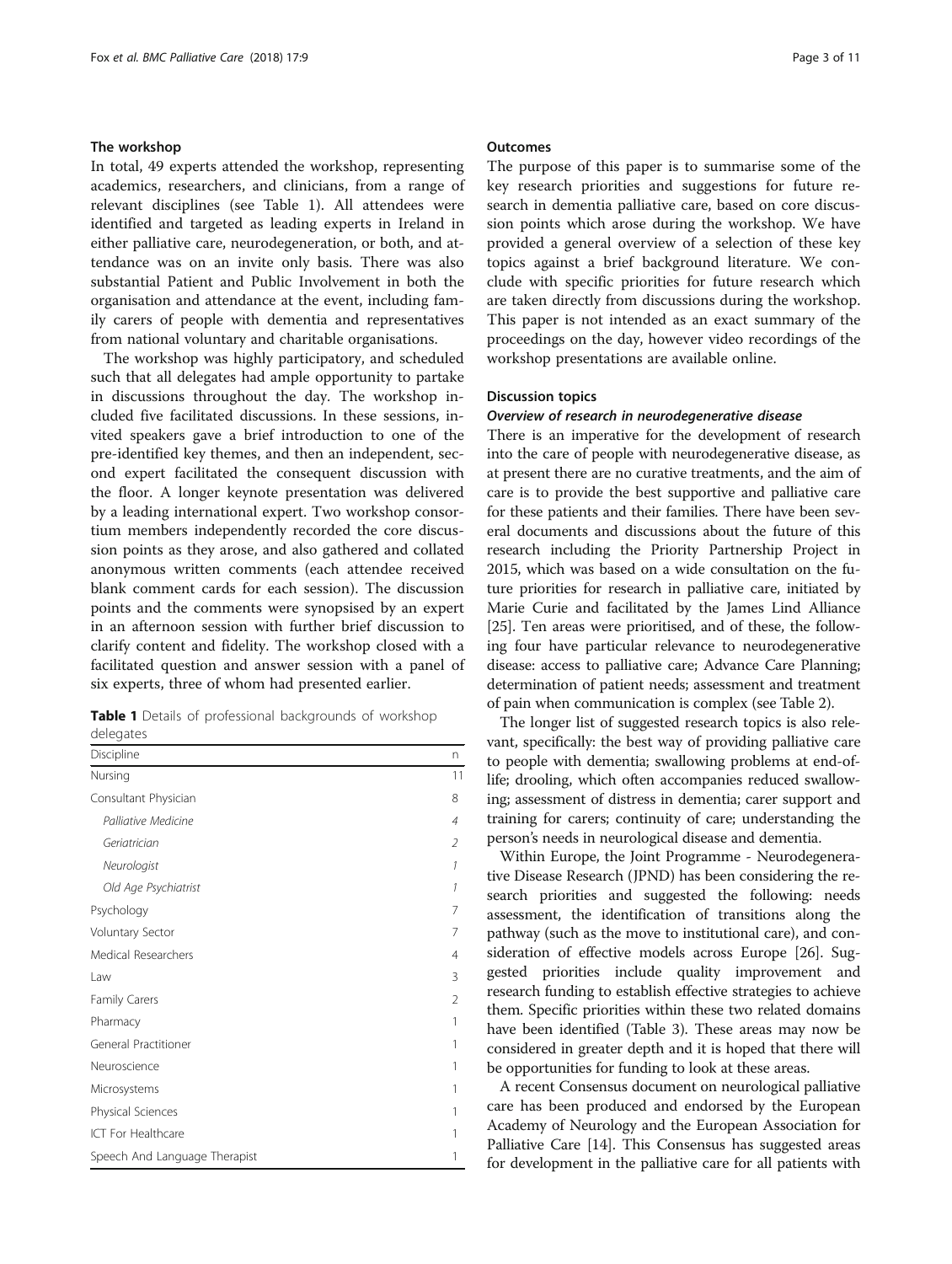<span id="page-3-0"></span>Table 2 Selection of research priorities set through the James Lind Alliance and revised for Ireland by All Ireland Institute of Hospice and Palliative Care (2015)

Priority research questions identified by James Lind Alliance and All Ireland Institute of Hospice and Palliative Care (2015)

How can access to palliative care services be improved for everyone regardless of where they are in the UK? James Lind Alliance #2

What are the benefits of Advance Care Planning and other approaches to listening to and incorporating patients' preferences? Who should implement this and when? James Lind Alliance #3

What are the best ways to begin and deliver palliative care for patients with non-cancer diseases (such as COPD, heart failure, MND, AIDS, multiple sclerosis, Crohn's disease and stroke)? James Lind Alliance #6 / AIIHPC #9

What are the best ways to assess and treat pain and discomfort in people at the end of life with communication and/or cognitive difficulties, perhaps due to motor neurone disease (MND), dementia, Parkinson's disease, brain tumour (including glioblastoma) or head and neck cancer, for example? James Lind Alliance #10

Priority research questions identified in May 2016 workshop

What are the limits and potential of proxy, i.e. family carers, decision making?

How best to include people with dementia in research studies, to achieve useful and actionable outcomes?

What is the economic benefit, if any, of care at home services for dementia, and other neurodegenerative disease?

What are the factors that contribute to and build carer resilience in advanced dementia care?

How can assessment and support through video technology be utilised?

What are the most appropriate outcome measures to explore benefit (if any) of palliative care? These need to be validated in dementia, Parkinson's disease, motor neuron disease, etc.

What are the optimal methods to effect change in staff behaviours concerning palliative care for their patients with dementia?

What is the optimal transferrable model of dementia palliative care?

What is the incidence of, and how can we limit, chemical restraint through inappropriate antipsychotic prescribing in advanced dementia?

What is the effect on quality of death and dying, of being transferred from an acute hospital to die at home?

How can recognition of need be improved among primary care and other healthcare workers of palliative care needs in their patients with dementia, and other neurodegenerative disease?

chronic and progressive neurological disease, considering in particular: ensuring palliative care approach is included in overall care, communication and Advance Care Planning, symptom management, multidisciplinary team approach, family support, carer support, bereavement care, discussion of end-of-life care and the recognition of endof-life care and the identification and use of triggers for palliative care [\[14\]](#page-9-0). Research into these areas would help to facilitate these developments and provide the evidence base that is so often missing. A Delphi Study on palliative care for people with dementia, produced as a White Paper from the EAPC [\[27](#page-9-0)], found that the areas for research that received the highest importance ratings were personcentred care, communication and shared decision making;

#### Table 3 JPND Palliative and End-Of-Life Care Research in Neurodegenerative Diseases Suggested Priorities

The following areas are suggested priorities in two related domains:

#### Improvement of Quality

- 1. Support for transnational networking, aiming for multi-professional engagement in palliative care research across EU
- 2. Co-ordination of best practices across EU member states 2.1.Working groups looking at developing evidence
	- a. Advance Care Planning
	- b. Cognitive impairment and challenges
	- c. Effectiveness of education
	- d. Primary care involvement in planning for palliative care
	- e. Engagement with voluntary groups

Research Funding

- 3. Collaborative research, especially enhancing and using existing population and disease based longitudinal cohort studies
- 3.1 . Looking at triggers / transitions leading to changes in care
- 4. Support of research into identification of best practices for needs assessment
	- 4.1 . Multi-method

4.2 . Interdisciplinary

optimal treatment of symptoms and providing comfort, setting care goals and advance planning.

Together, these documents suggest that the palliative care needs of people with neurodegenerative diseases, including dementia, requires more research and there needs to be a unified approach, linked to existing evidence, and at all levels – locally, nationally, across Europe, and across the world. Such an approach should be informed by regional priorities and may be guided using specific frameworks and models of care.

# Frameworks for planning and conducting research in palliative care and dementia

Dementia is a devastating illness which can affect every one of us in some way. Most widely, we all know someone with dementia and its symptoms and might all aim to achieve prevention in our own lives; a smaller number of us provide support and care for those so affected (and ourselves may need support); and an even smaller number attempt to address these needs through research and practice development.

The life-long journey is fraught with difficulty: those affected by dementia experience pain, loss of appetite, poor swallow, general fear and agitation, relationship problems and mental illness, infections, pressure ulcers and communication difficulties. If so affected, we need substantial help with activities of daily living and we might suffer social stigma and even the side-effects of treatments. The journey is at once unique to each of us, yet we must navigate it together and make decisions at all levels about where to place our emphasis.

Two frameworks are offered to guide our thinking. First is the Health Career model devised by Hodges [[28](#page-9-0)] which can be seen in Fig. [1.](#page-4-0) The model distinguishes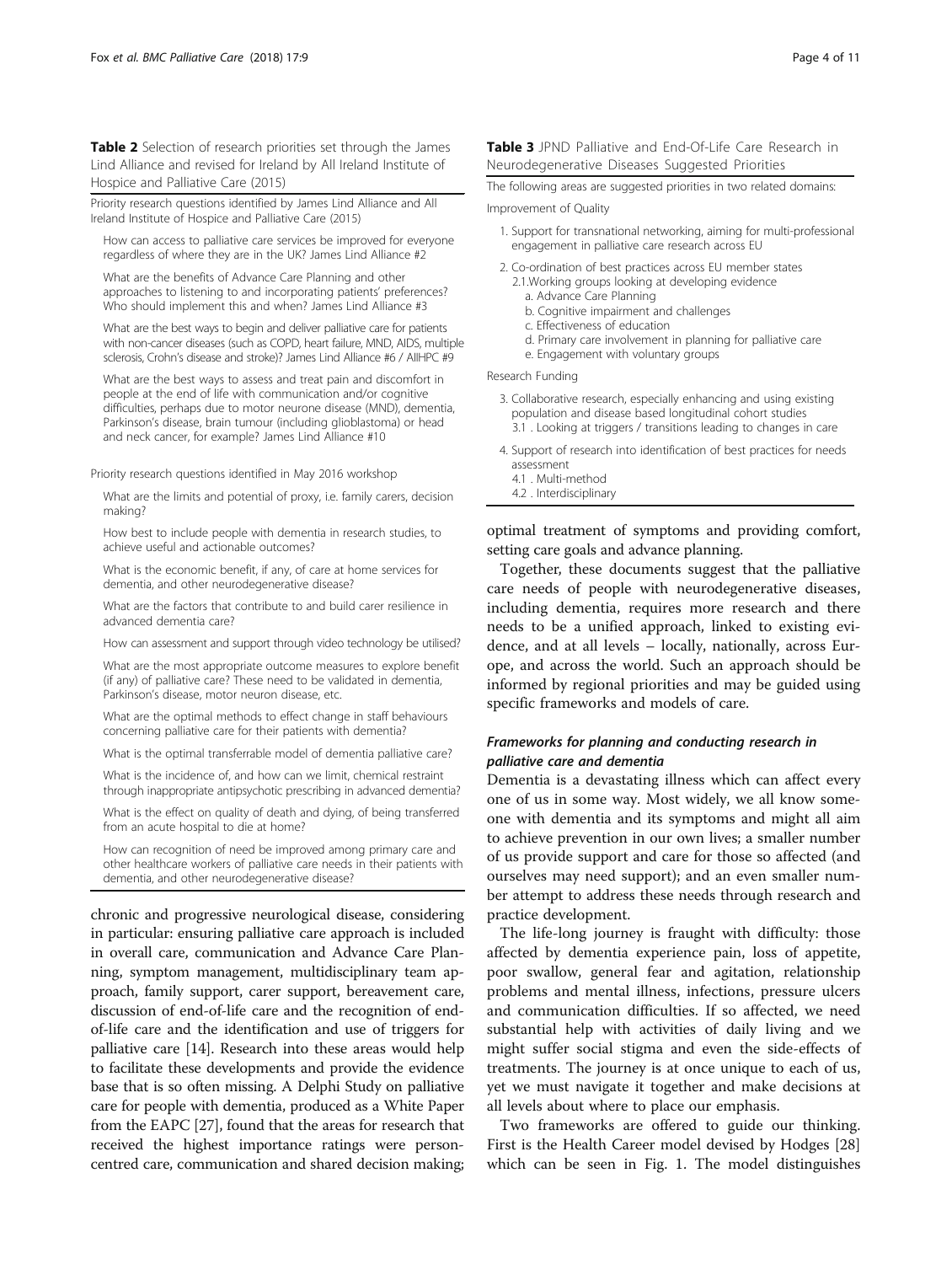<span id="page-4-0"></span>

four domains: sciences; political; sociology; and interpersonal, and challenges us to consider the potential to influence health outcomes from a range of viewpoints. From the mechanistic side, science and politics attempt to deal with cause and effect, costs and benefits, tradeoffs and "hard" evidence to shape services. From the humanistic side come psychology, ethics, culture and sociology to address fear and stigma of illness, death and dying; addressing our relationships in support of one another. Hodges recognises the complexity of disease and, through his model, challenges modern thinking about how we address these challenging and interrelated symptoms of a complex disease. Interested readers are referred to this blog [[29\]](#page-9-0) for further reading. This model may provide a useful theoretical and conceptual framework for researching dementia and palliative care.

The second framework is the more familiar schematic timeline, see Fig. [2](#page-5-0). The palliative care continuum offers a somewhat more one-dimensional or simpler view of the journey from screening for disease in an otherwise healthy population, through diagnosis into a zone where elements of curative and palliative care combine to achieve quality-of-life, right up to (and including) death and (for those close by) bereavement support. The long course of the illness allows some potential to navigate the journey, address secondary prevention and consider rehabilitation models in order to achieve as good a quality-of-life as possible. There are other models of palliative care involvement, including a varying involvement, according to need, throughout the disease progression – as shown in Fig. [3.](#page-5-0) This model is of particular relevance in progressive neurological disease, such as dementia, where there are times of specific

deterioration such as in feeding or breathing, but at other times the disease progression is slow.

Within the holistic remit of palliative care lie four primary components: the physical, social, spiritual and psychological. These frameworks aim to inform thinking, and highlight gaps in our knowledge where multi-professional, inter-disciplinary views, expertise and effort can be brought together to help make sense of complex issues in dementia. Specific research priorities have been identified (Table [2](#page-3-0)) and go some way to highlight the current unanswered questions. Hodges Health Career Model and the Palliative Care Continuum can help to ensure that the journey ahead is well-travelled. Future research could usefully explore the intersection of these two models.

# Research priorities in Advance Care Planning for people with dementia

In the United Kingdom and Ireland, various policy documents have called for improvements in care for people with dementia towards the end-of-life by promoting the use of 'Advance Care Planning' [[30](#page-9-0)–[33\]](#page-9-0). In Ireland, pioneering legislation was introduced in 2015 in the form of the Assisted Decision Making (Capacity) Act [\[34](#page-9-0)], which provides the legal guidance to uphold the autonomy and dignity of the person with dementia, and may be an exemplar for other countries. It has been suggested that everyone should be encouraged to identify their needs, priorities and preferences for end-of-life care [[30](#page-9-0)]. This may seem to be a challenge for those with mental capacity, but will be especially challenging for people with cognitive impairment and language deficits which reduces their ability to express their preferences. Autonomy in decision making depends upon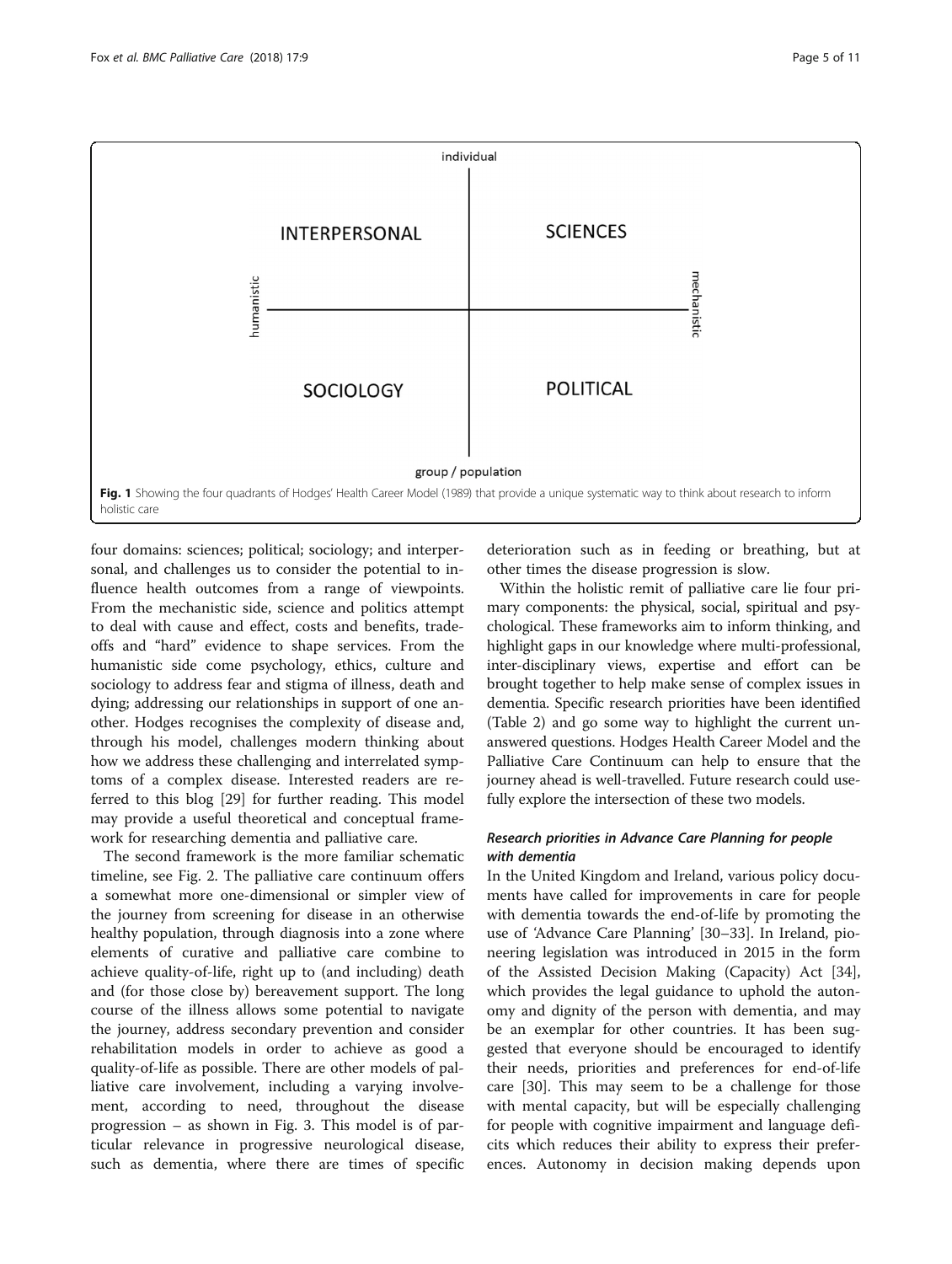<span id="page-5-0"></span>

consciousness of our past and future thoughts and actions in the same way as we are conscious of our present thoughts and actions [\[35](#page-9-0)]. However, as dementia progresses, in particular, the ability to consider future thoughts [[36\]](#page-9-0) and actions become compromised and this affects the capacity to make decisions [[37\]](#page-9-0).

Proxy decision making. Older people often trust loved ones to make healthcare decisions on their behalf [\[38\]](#page-9-0) and want those decisions to be in keeping with their own wishes and preferences [\[39](#page-9-0)]. Family carers are assumed to know what these wishes and preferences would have been had the person with dementia not lost capacity [\[40\]](#page-9-0) and professionals often rely on family members to predict and articulate these preferences with assumed accuracy [\[41](#page-9-0)]. However, research shows this assumption to be misplaced [[37](#page-9-0)], with family carers often not able to accurately reflect the preferences of a person with dementia in the absence of prior discussions or a documented advance care plan [\[42](#page-9-0)]. Proxy decision making can be confounded as such decisions may be impossible to separate from the family carers' own views and furthermore, where the family carer has supportive (or other) care needs of their own. Accordingly, the limits and potential of proxy decision making in the Irish context, require further clarification and research.

Future research priorities for Advance Care Planning in Dementia. Overall there is little evidence to support Advance Care Planning in dementia as a specific intervention. We need to test a feasible and acceptable Advance Care Planning intervention for families affected by dementia [\[43\]](#page-10-0) and to test it over time. However, given the average life span of a person with dementia [[44](#page-10-0)], this presents the researcher with considerable challenges. Funding for such a study that would recruit people with dementia from an early stage, when they are more likely to have the capacity to develop an Advance Care Plan; through to endof-life, to be able to measure its effectiveness, may render it unfeasible in respect of normal funding time scales.

These long time scales assume that the only evidence for practice comes from long term prospective trails. Other forms of ethical decision-making can be informed by professional and personal experience of patients and family members. However, as noted above, there is scant evidence on the compatibility of the priorities and wishes of the family carer and the person with dementia, and if these change over time, converging or diverging, and if it is influenced by the progression of the disease or by transitions in care. Such evidence as exists suggests their perspectives differ greatly at the outset [\[42,](#page-9-0) [45\]](#page-10-0) but, could an intervention be

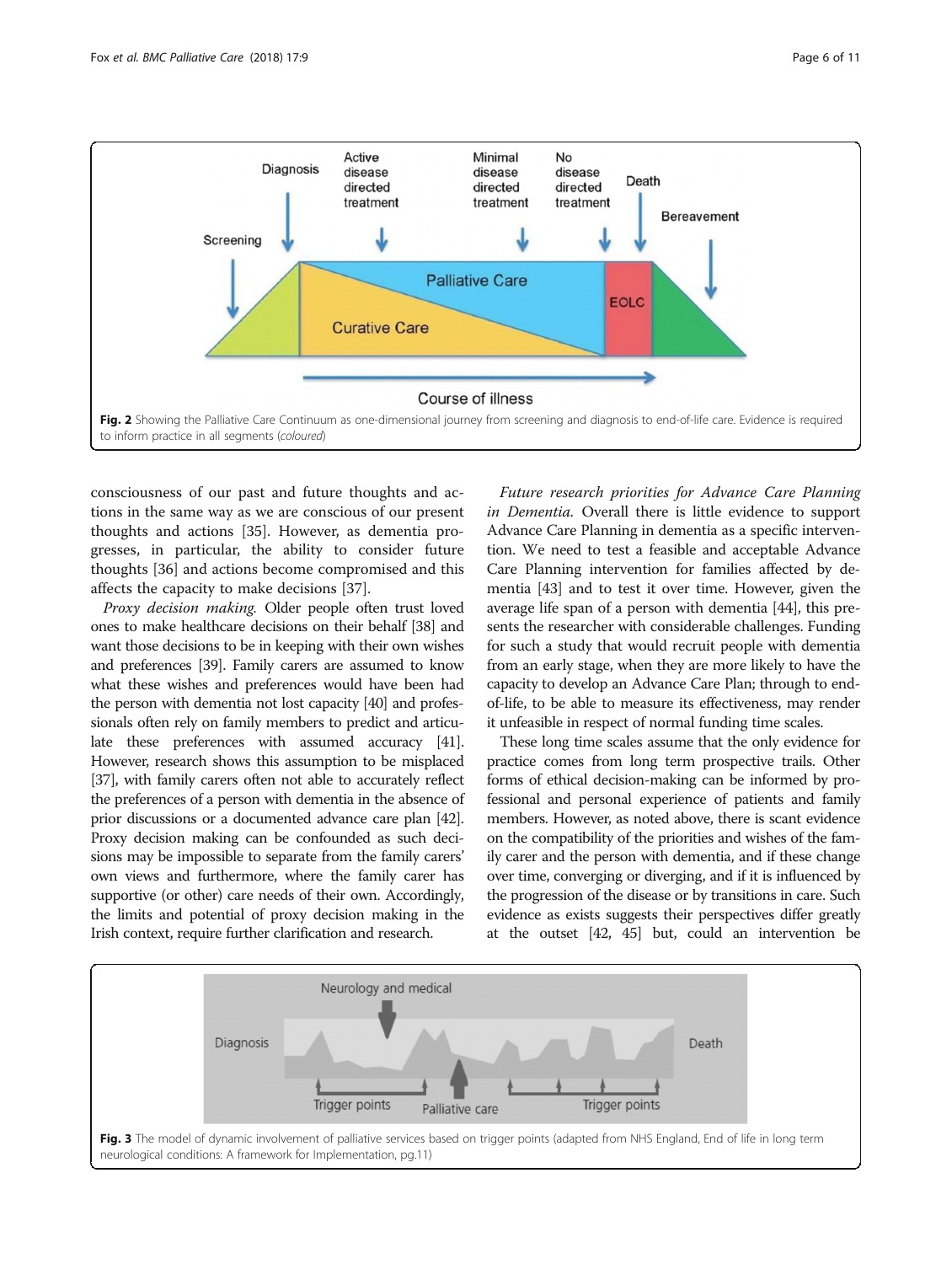developed that works systemically with the whole family to develop a realistic, shared decision making approach? We know that families affected by dementia do benefit from early and ongoing practical and emotional support [\[46\]](#page-10-0), but can this be extended to prepare them for potential changes and aid decision making in the context of the realities of care towards the end-of-life [\[47\]](#page-10-0)? To do this, we need to develop a greater understanding of what factors influence the agreement or divergence of views, or how these issues are handled in skilled practice.

We also lack knowledge as to whether an Advance Care Planning intervention is a viable option for people in different stages of dementia. Often capacity assessments are not always carried out to consider specific decisions in respect of end-of-life care preferences so further study is warranted on how we can ensure people with dementia in the moderate to advanced stages of the illness are supported to engage in the decision making processes for their end-of-life care. We also need to establish the stability of these views over the dementia journey.

# Research priorities in personhood in end-of-life dementia care

'Person-centred care,' since its rise in popularity in the 1980's, has become a catchphrase for good dementia care. However, while the phrase is central to policy and education on dementia, many people with dementia have not experienced improvements in care. The primary proponent of person-centred care in dementia, Tom Kitwood [\[48\]](#page-10-0), made a very insightful statement in his book, Dementia Reconsidered:

"It is conceivable that most of the advances that have been made in recent years might be obliterated, and that the state of affairs in 2010 might be as bad as it was in 1970, except that it would be varnished by eloquent mission statements, and masked by fine buildings and glossy brochures" p.133.

If we are to ensure that person-centred care is more than a name-check in a mission statement, it is essential that we explore the meaning of personhood right along the spectrum of dementia to end-of-life care. Personhood is a standing or status that is bestowed on one human being, by others, in the context of relationship and social being. It implies recognition, respect and trust. It is a commitment on behalf of one to recognize the unique contribution of all human beings: primarily the person living with dementia, but also the family carer, the volunteer, the unqualified assistant and healthcare professionals [\[48\]](#page-10-0).

For the research community there are many hurdles to surpass before we can realize this challenge. It can be difficult for ethics committees to accept the necessity of involving vulnerable people in research as co-researchers

[[49\]](#page-10-0), a position which has led to a silence of the voice of people with dementia for too long. This position serves to reinforce the idea that people with dementia may not have a worthwhile contribution to make or that they are too vulnerable to require anything of them. Of course these concerns are to be taken seriously but the larger danger may well be the resulting lack of voice.

Assuming ethical permissions, there is an emerging but neophyte literature on the methods required to elicit useful data when people with dementia are taking part in research studies. As people with dementia are not in any way homogenous, the skills required are hugely varied not just from person to person, but from day to day and week to week, depending on context and many other factors we are yet to fully understand.

One example that explores the uniqueness of human response at the later stages of dementia is the Aware-Care study [\[50](#page-10-0)]. They proposed that if care staff can be trained to identify signs of awareness this should support greater responsiveness and facilitate the expression of awareness. They found seven spontaneously occurring stimuli (e.g. someone nearby) and three introduced stimuli (e.g. call by name), with 14 response categories subdivided into movement (eyes, face, head, arm and body) and sounds. Importantly, use of the tool led to relatives rating improvements in wellbeing and quality-of-life of the person with dementia.

There is a great need for creativity in research to generate knowledge that supports the translation of personcentred care not just as a watch-word for good care but as an illumination of how that may be practiced.

# Research topics in the care of advanced dementia at home and in 24-h care

In Ireland and the United Kingdom, acute hospital care is under huge pressure with large overspends on unplanned emergency admissions. Older people occupy increasing numbers of acute care beds, and most people with dementia present to the Emergency Department or and/or acute medical assessment unit in the last six months of life [[51](#page-10-0)]. Good care at home may help avoid this, and the associated costs, as well as supporting good outcomes. Advanced dementia care at home has been piloted by Treloar et al. [[52](#page-10-0)] and further described by the Kings Fund [\[53\]](#page-10-0). Data from studies have indicated substantial savings as a result of advanced dementia care at home. Sampson et at [[51\]](#page-10-0) found that care costs over the six months before death were higher in care homes or continuing care (£37,029) than for those living at home (£19,854). The Housing 21 Dementia Voice project in Westminster [\[54](#page-10-0)] reported that "over a 24-month period, it is estimated that the Dementia Voice Nurse service wholly or partly contributed to savings of £314,440 through the avoidance of hospital, nursing and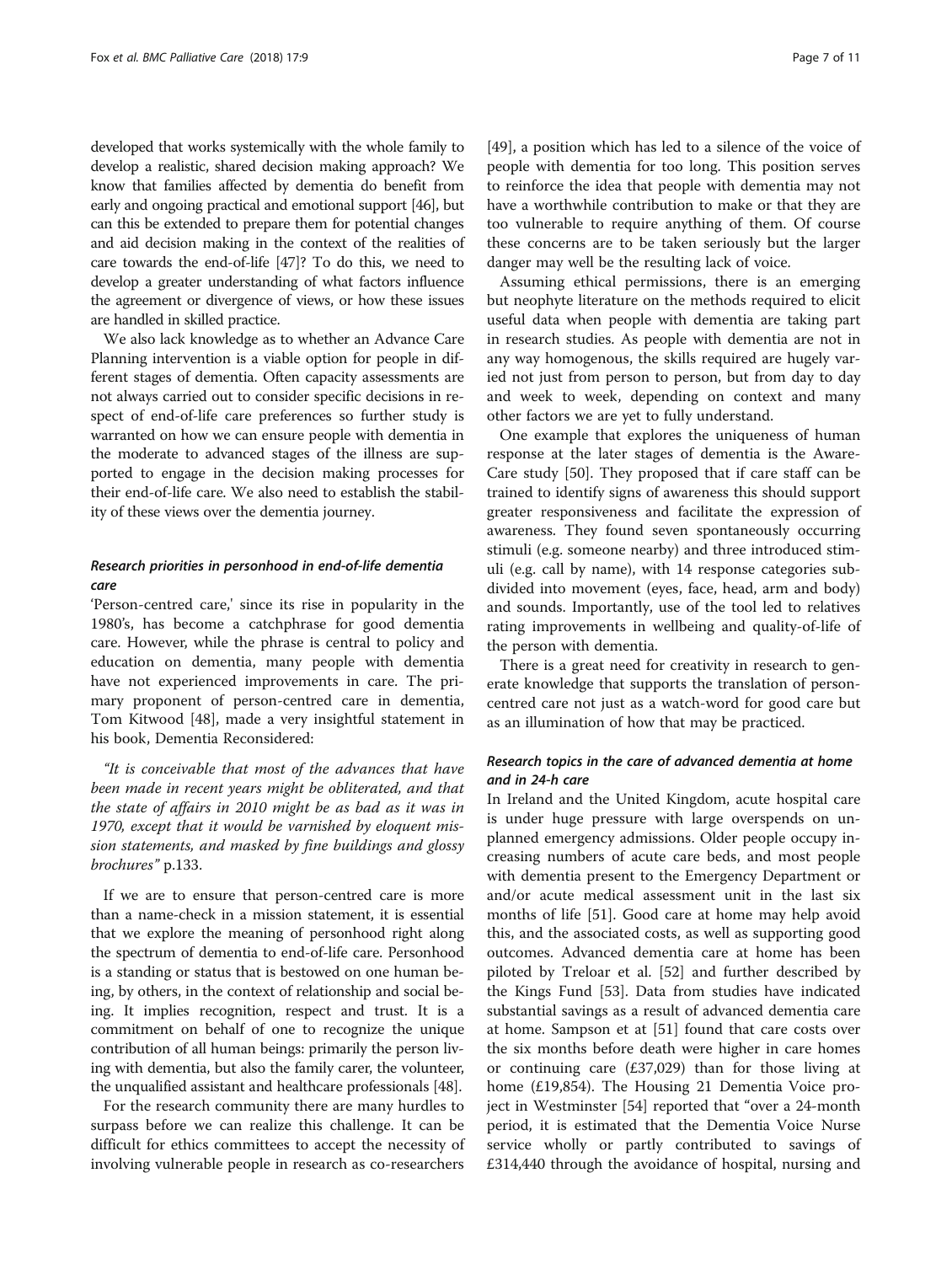residential home admission and the use of ambulance services". Results from the Hope for Home study [\[52\]](#page-10-0) indicated that total savings of home care compared with nursing home care for 14 patients was approximately £700,000 and that 57% of participants died in their own home. An audit of 23 patients cared for by the Greenwich Advanced Dementia service in 2009 found that, in total, these patients were cared for at home for 6205 days or approximately 886 weeks. Savings to local health and social care commissioners from these patients were estimated at between £200 and £350 per week, saving upwards of £177,200 to £310,100 for these patients. These savings are notional as the numbers of people using the service are too small to enable commissioners to release money from closing beds [[53](#page-10-0)]. Using similar assumptions, the Greenwich Advanced Dementia Project estimates that it saved over £2 million caring for 100 patients. However, this data is "soft" and formal economic analysis of such services is very difficult. There is a real need for better quality economic data to complement patient-focused outcome data.

Despite the possible economic savings, supporting the care of people with advanced dementia at home is poorly understood and rarely prioritised by statutory services. Central to enabling care at home for a person with advanced dementia, is carer resilience. The START (STrAtegies for RelaTives) trial implemented a manualised intervention programme and aimed to improve carer coping strategies. The trial demonstrated reduced depression and anxiety in family carers of people with Dementia at 8 months and 2 years post intervention and also suggested savings [\[55\]](#page-10-0).

Palliative care of a person with dementia at home also depends upon skilled healthcare, and expertise that enables competent professional advice to support carers in what they are doing. The principles of care of the Oxleas Advanced Dementia Service are good guiding principles, these are outlined in Table 4.

#### Other research priorities

In addition to the aforementioned themes, there were a number of recurring issues raised during discussion sessions during the workshop; these are discussed briefly in the following paragraphs and summarised in Table [2](#page-3-0).

i. Research design, including the choice of appropriate methodologies, can be challenging in palliative care and dementia. By nature, large scale trials and longitudinal studies will be difficult and may not always be feasible. It is also critical to identify the best ways to capture the potential benefit of Advance Care Planning in palliative care and dementia. A research priority must be the identification and validation of appropriate outcome measures to explore benefit (if

#### Table 4 Principles of care of the Oxleas Advanced Dementia Service

A core belief of the Oxleas Advanced Dementia Service is that anyone cared for at home with advanced dementia deserves care co-ordination and on-going support. The service combines mental and physical health expertise, to look competently after patients with advanced dementia living at home and to:

- Comprehensively assess and plan ahead;
- Co-ordinate care;
- Respond quickly when needs are changing;
- Establish a palliative care framework with a focus on maximising quality-of-life, helping to avoid or shorten unnecessary and traumatic hospital admissions, treatments and investigations, and replace them with home care whenever possible;
- Offer excellent care towards the end-of-life;
- Relieve the carer from having to navigate alone within a complex care system while grieving.

any) of palliative care. It was agreed that this stillemerging research area would benefit from smaller scale studies in the short-term, including: quality improvement studies, smaller pilot studies, and observational studies to better inform interventions in future trials. This aligns with the recommendations of the Medical Research Council (MRC) framework for the evaluation of complex health interventions [[56\]](#page-10-0). The MRC framework was developed in light of the limitations of randomised control trials, mainly limited contextual data, and outlines the steps for process evaluation, i.e. methods to assess fidelity and quality of implementation, clarify causal mechanisms and identify contextual factors associated with variation in outcome.

- ii. There is a research gap concerning our understanding of the lived experience of the person with advanced dementia. In this context Public and Patient Involvement (PPI) in research is critical. However, it is important that PPI is not incorporated as a token exercise, but rather researchers must aim to achieve useful and actionable outcomes and goals through patient and public participation in research. It is essential that people with advanced dementia are also included in research. For this to happen, innovative research methods must be utilised, as many people living with dementia at this advanced stage will be verbally non-communicative.
- iii. Palliative care for dementia, and neurodegeneration has been supported in policy for some years, however in practice this is a new area for many healthcare staff and there is a need for it to be actioned in routine practice across disciplines. Therefore, research needs to investigate the optimal methods to change healthcare workers' behaviours concerning palliative care for their patients with dementia. There are various recognised methods,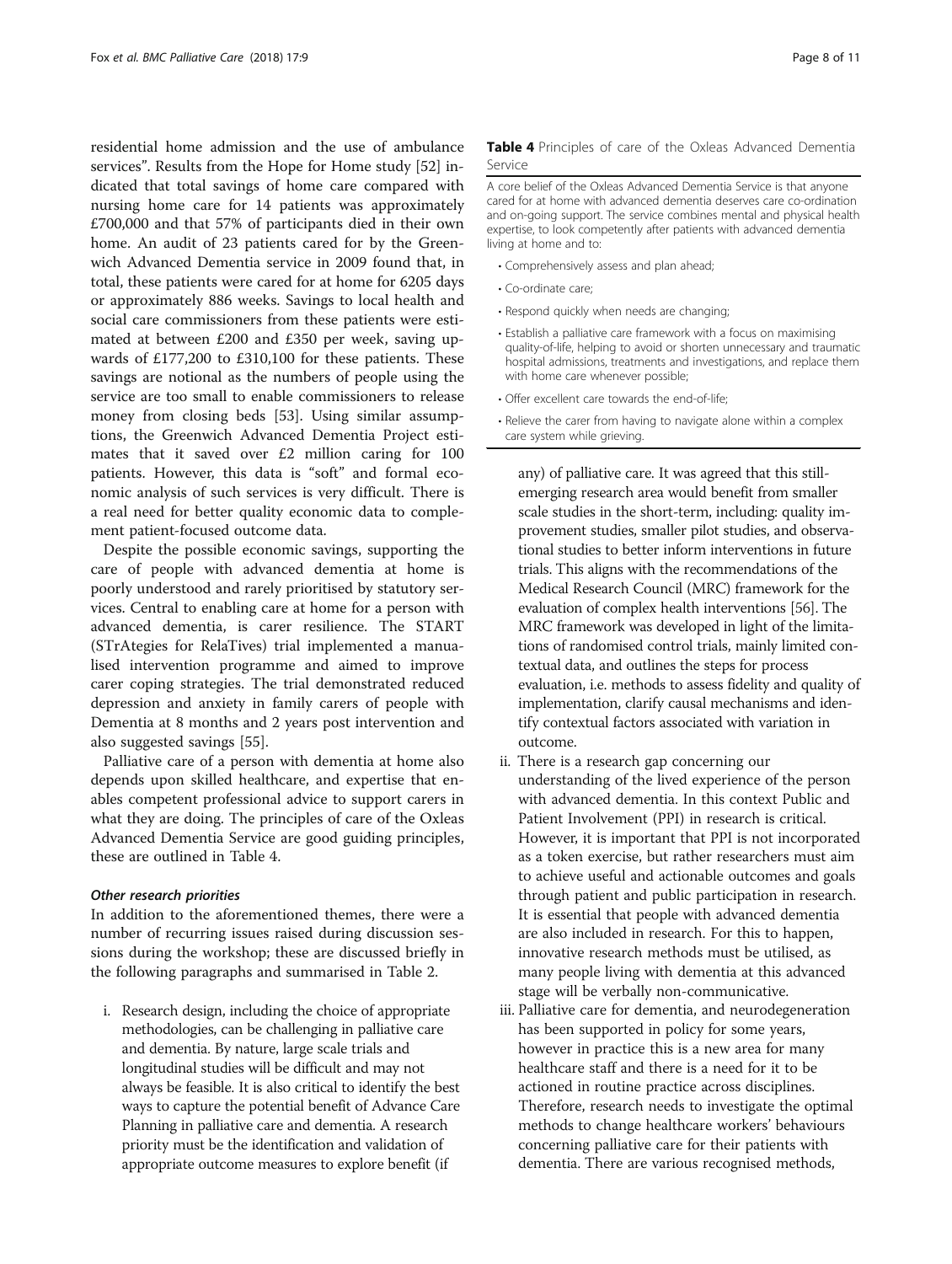some may be ethically questionable, such as financially incentivising nurses and other healthcare staff. A better course may be to look at implementing education programmes, and critically assess the sustainability of change following an education intervention. These programmes might include methods to help staff to get to know the person with dementia better, to improve quality of care, etc. Overall, research is needed to investigate which methods are the best way to sustain positive changes in staff behaviours for the long-term.

- iv. Another priority is to develop useful and transferrable models of best care. In developing these, the key questions are: how to best integrate palliative care and dementia care, and identification of the facilitators and barriers to such integration; how to integrate care not only across disciplines but also sectors, including acute, community, residential care; and determining the existing access to specialist services for people with dementia. A small number of existing clinics have pioneered models of palliative care for dementia or other neurodegenerative illnesses, and these can serve as exemplary models of excellence. Learning from existing models that are performing well may be done through a cross-case analysis to identify the core principles and practices that are happening at each site, mapping across the models to look at the commonalities and differences and build a taxonomy of that model. Thus (as above) more conceptual research is needed, in addition to large scale trials and studies. In any model, cost effectiveness is critical, but it is impossible to accurately measure cost effectiveness unless the model of care is properly described. The development of these frameworks would be highly useful as they could be subsequently replicated in multiple sites.
- v. Other topics that arose at this workshop included "chemical restraint" and the issue of inappropriate antipsychotic prescribing; dying at home, particularly transferring people at end-of-life from an acute hospital setting to die at home, and the effect of this on quality of death and dying; palliative care in primary care; improving staff and carers' recognition of need (i.e. if a need is not recognised by others, it will never be addressed); the potential use of technology to assist in assessment where communication is limited, and in supporting care provision; exploration of potential conflicts in the views of the person with dementia, their family and healthcare workers towards end-oflife. The considered application of frameworks (such as Hodges Model) may provide a useful mapping framework for priority setting and enable other areas requiring attention to be highlighted.

#### Conclusions

The care experienced by people with dementia and their families has the potential to be improved through using palliative care frameworks. However, a solid evidence base is required to inform how to achieve such improvements. As a relatively new field, there are significant methodological and content areas where research is needed. An expert consortium has highlighted priorities for future research (Table [2\)](#page-3-0). Integrated care may improve outcomes, notably quality-of-life, for people with dementia [[57](#page-10-0)], hence an interdisciplinary approach to research and priority setting is essential to further actionable knowledge in this area. It is also imperative that there needs to be a unified approach at all levels – nationally, across Europe, and across the world.

This paper summarises key topics in dementia palliative care, based in part on a consensus workshop, and the research priorities discussed here were not identified through systematic or empirical research studies. Further, the priorities were discussed primarily with relevance to the Irish context, and while most are common to international dementia research, there may be country-specific priorities owing to unique cultures, different healthcare systems, different state of current research, etc. However notable strengths of this paper, and the workshop which stimulated its development, are that the consensus group included targeted national and international experts from a variety of academic and professional disciplines, and had substantial Patient and Public Involvement. A literature review was also performed to place the research priorities discussed into context of international research literature.

We have highlighted some of the research priorities for palliative care and neurodegeneration, as discussed by a consortium of multidisciplinary experts. We have also suggested two models or frameworks that may be useful in mapping out topics to guide research in palliative care for people with dementia and continue to prompt further questions.

#### **Abbreviations**

EAPC: European Association of Palliative Care; JPND: Joint Programme - Neurodegenerative Disease Research; MRC: Medical Research Council; PPI: Patient and Public Involvement

#### Acknowledgements

The authors would like to thank all of the workshop participants who engaged in the discussions summarised here.

#### Funding

This research was supported by a grant from the Irish Research Council. The purpose of the 'Creative Connections' grant award is to fund workshops to cultivate interdisciplinary research in Ireland focussing on key national and international research priorities. The Council had no significant role in the design of the workshop or in writing the manuscript.

#### Availability of data and materials

Not applicable.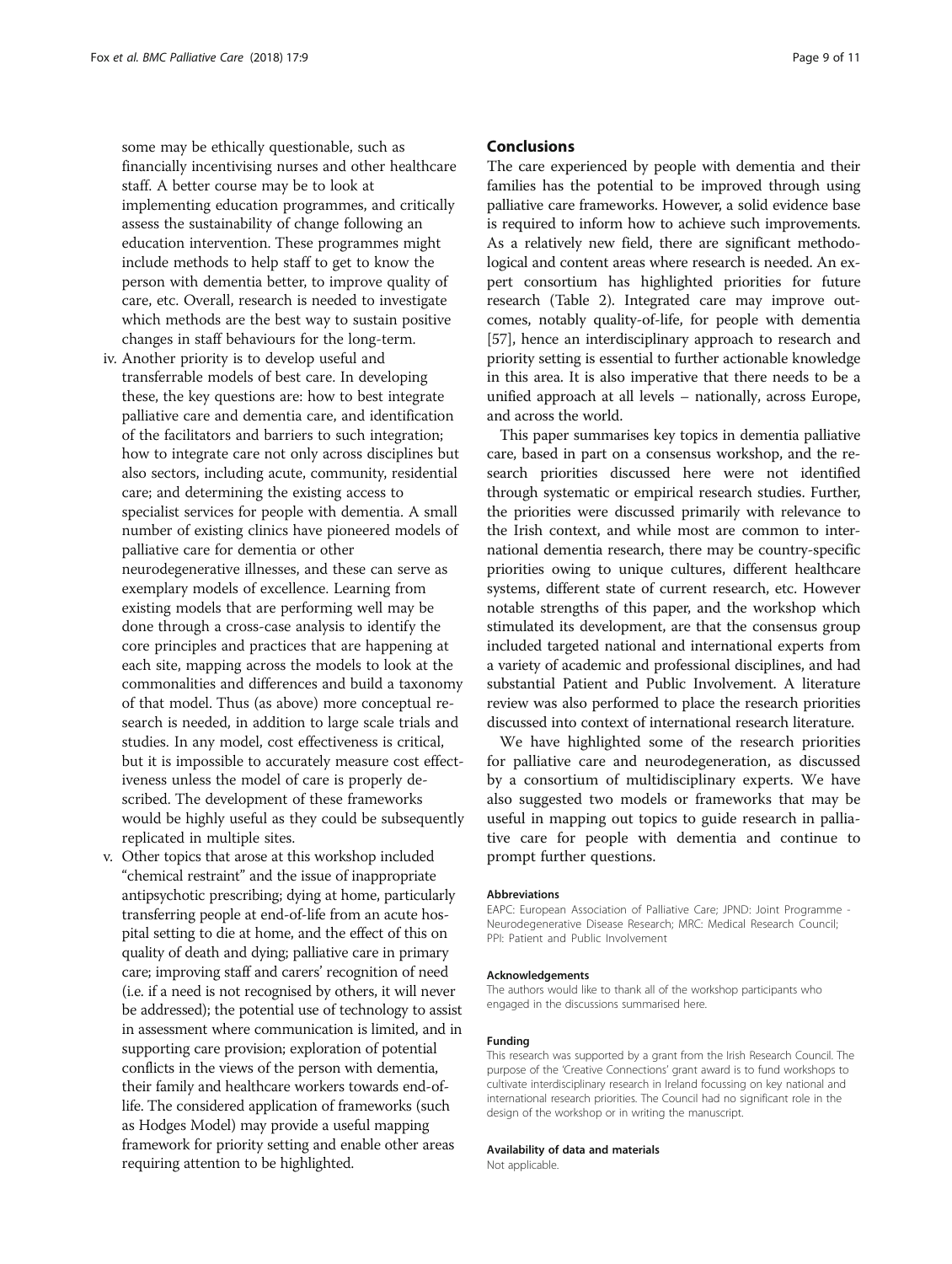#### <span id="page-9-0"></span>Authors' contributions

Authors STF, CF, KHD, KI, WGK, AT, DO, ST drafted the original manuscript. CF, KHD, KI, WGK, AT, DO, SG, ST suggested / made revisions to the manuscript, which were collated by STF. STF, CF, KHD, KI, WGK, AT, DO, SG, ST approved the final draft of the manuscript.

#### Ethics approval and consent to participate

Not applicable.

#### Consent for publication

Not applicable.

#### Competing interests

The authors declare that they have no competing interests.

#### Publisher's Note

Springer Nature remains neutral with regard to jurisdictional claims in published maps and institutional affiliations.

#### Author details

<sup>1</sup>Centre for Gerontology and Rehabilitation, School of Medicine, University College Cork, The Bungalow, Block 13, St Finbarr's Hospital, Douglas road, Cork T21XH60, Republic of Ireland. <sup>2</sup> Research & Evaluation Dementia UK, London, UK. <sup>3</sup>Nursing and Human Sciences, Dublin City University, Dublin, Ireland. <sup>4</sup>Institute of Nursing and Health Research, Ulster University, Co., Antrim, UK. <sup>5</sup>Old Age Psychiatry, Oxleas NHS Trust, London, UK. <sup>6</sup>Tizard Centre, University of Kent, Canterbury, UK. <sup>7</sup>EAPC Board Member, European Association of Palliative Care, Vilvoorde, Belgium. <sup>8</sup>Research Design & Analysis, School of Psychology, University College Dublin, Dublin, Ireland.

#### Received: 30 January 2017 Accepted: 29 June 2017 Published online: 14 July 2017

#### References

- 1. National Institute for Health and Care Excellence: Dementia: supporting people with dementia and their carers in health and social care [CG42] In. NICE; November 2006 [Last updated: April 2014].
- 2. Office for National Statistics: Deaths registered in England and Wales (series DR): 2015. In.; November 2016.
- 3. World Health Organisation: Dementia fact sheet. WHO, 2017. [http://www.](http://www.who.int/mediacentre/factsheets/fs362/en/) [who.int/mediacentre/factsheets/fs362/en/](http://www.who.int/mediacentre/factsheets/fs362/en/) Accessed on 05 July 2017.
- 4. Pierce M, Cahill S, O'Shea E. Prevalence and projections of dementia in Ireland, 2011–2046. Trinity College Dublin: Dublin, Ireland; 2014.
- 5. Langa KM, Larson EB, Crimmins EM, et al. A comparison of the prevalence of dementia in the united states in 2000 and 2012. JAMA Intern Med. 2017; 177(1):51–8.
- 6. Abernethy AP, Hanson LC, Main DS, Kutner JS. Palliative care clinical research networks, a requirement for evidence-based palliative care: time for coordinated action. J Palliat Med. 2007;10(4):845–50.
- 7. Higginson IJ. End-of-life care: lessons from other nations. J Palliat Med. 2005; 8(supplement 1):s-161–73.
- 8. Bayer A. Death with dementia: the need for better care. Age Ageing. 2006; 35:101–2.
- 9. Hughes JC, Robinson L, Volicer L. Specialist palliative care in dementia. BMJ. 2005;330(7482):57–8.
- 10. WHO definition of palliative care [[http://www.who.int/cancer/palliative/](http://www.who.int/cancer/palliative/definition/en) [definition/en/](http://www.who.int/cancer/palliative/definition/en) ]. Accessed 5 July 2017.
- 11. Dept of Health and Children: Report of the National Advisory Committee on Palliative Care. In. Dublin, Ireland; 2001.
- 12. Boersma I, Miyasaki J, Kutner J, Kluger B. Palliative care and neurology time for a paradigm shift. Neurology. 2014;83:561–7.
- 13. Borasio GD. The role of palliative care in patients with neurological diseases. Nat Rev Neurol. 2013;9:292–5.
- 14. Oliver DJ, Borasio G, Caraceni A, Visser M, Grisold W, Lorenzl S, Veronese S, Voltz R. A consensus review on the development of palliative care for patients with chronic and progressive neurological disease. Eur J Neurol. 2016;23(1):30–8.
- 15. Department of Health: The Irish National Dementia Strategy. Dublin: DoH; 2014.
- 16. Hayden C, Parke M, Lynch M, Kelly S: Planning for the future project: initiating 'end of life'discussions for people with dementia. 2013.
- 17. Sampson E, Ritchie C, Lai R, Raven P, Blanchard M. A systematic review of the scientific evidence for the efficacy of a palliative care approach in advanced dementia. Int Psychogeriatr. 2005;17(01):31–40.
- 18. Bennett MI, Davies EA, Higginson IJ. Review: delivering research in endof-life care: problems, pitfalls and future priorities. Palliat Med. 2010;24: 456–61.
- 19. Daveson BA, Harding R, Derycke N, Berghe PV, Edwards S, Higginson IJ. The PRISMA symposium 4: how should Europe progress end-of-life and palliative clinical care research? Recommendations from the proceedings. J Pain Symptom Manag. 2011;42(4):511–6.
- 20. Kaasa S, Radbruch L. Palliative care research–priorities and the way forward. Eur J Cancer. 2008;44(8):1175–9.
- 21. Murray S, Barclay S, Bennett MI, Kendall M, Amir Z, Lloyd-Williams M. Editorial: palliative care research in the community: it is time to progress this emerging field. Palliat Med. 2008;22(5):609–11.
- 22. Sigurdardottir KR, Haugen DF, van der Rijt CC, Sjøgren P, Harding R, Higginson IJ, Kaasa S. Clinical priorities, barriers and solutions in end-of-life cancer care research across Europe. Report from a workshop. Eur J Cancer. 2010;46(10):1815–22.
- 23. Stevinson C, Preston N, Todd C. Defining priorities in prognostication research: results of a consensus workshop. Palliat Med. 2010;24(5): 462–8.
- 24. Jones L, Candy B, Davis S, Elliott M, Gola A, Harrington J, Kupeli N, Lord K, Moore K, Scott S. Development of a model for integrated care at the end of life in advanced dementia: a whole systems UK-wide approach. Palliat Med. 2016;30(3):279–95.
- 25. Palliative and end-of-life care Priority Setting Partnership [[https://www.](https://www.mariecurie.org.uk/globalassets/media/documents/research/PeolcPSP_ExecSummary_English.pdf) [mariecurie.org.uk/globalassets/media/documents/research/PeolcPSP\\_](https://www.mariecurie.org.uk/globalassets/media/documents/research/PeolcPSP_ExecSummary_English.pdf) [ExecSummary\\_English.pdf](https://www.mariecurie.org.uk/globalassets/media/documents/research/PeolcPSP_ExecSummary_English.pdf)]. Accessed 5 July 2017.
- 26. Palliative and end-of-life care research in neurodegenerative disease. Report of the JPND Action Group. [[http://www.neurodegenerationresearch.eu/](http://www.neurodegenerationresearch.eu/initiatives/jpnd-alignment-actions/palliative-care) [initiatives/jpnd-alignment-actions/palliative-care/](http://www.neurodegenerationresearch.eu/initiatives/jpnd-alignment-actions/palliative-care) ]. Accessed 5 July 2017.
- 27. van der Steen JT, Radbruch L, Hertogh CM, de Boer ME, Hughes JC, Larkin P, Francke AL, Jünger S, Gove D, Firth P. White paper defining optimal palliative care in older people with dementia: a Delphi study and recommendations from the European Association for Palliative Care. Palliat Med. 2013; doi[:10.1177/0269216313493685.](http://dx.doi.org/10.1177/0269216313493685)
- 28. Hodges BE. The health Career model. In: Hinchcliffe SM, editor. Nursing practice and health care. 1st ed. London: Edward Arnold; 1989.
- 29. Jones P: Hodges' model: welcome to the QUAD. In., vol. 2016; 2016.
- 30. Department of Health. End-of-life Care Strategy. Promoting high quality care for adults at the end of their life. England: DoH; 2008.
- 31. Department of Health. Living Well with Dementia: A National Dementia Strategy. England: DoH; 2009.
- 32. Department of Health. Prime Ministers Challenge on Dementia: Delivering major improvements in dementia care and research by 2015. England: DoH; 2013.
- 33. The Irish Hospice Foundation: Dementia Guidance Document 2: Advance care planning and advance healthcare directives with a person with dementia. Dublin: IHF; 2016.
- 34. Government of Ireland: Assisted decision-making (CAPACITY) ACT 2015. In. Vol. number 64 of 2015; 2015.
- 35. Jolley N. Locke: his philosophical thought. Oxford: Oxford University Press; 1999.
- 36. Harrison Dening K, Jones L, Sampson EL. Preferences for end-of-life care: a nominal group study of people with dementia and their family carers. Palliat Med. 2013;27(5):409–17.
- 37. Fratiglioni L, Qiu C. Epidemiology of dementia. In: Dening T, Thomas A, editors. Oxford textbook of old age psychiatry. Oxford: Oxford University Press; 2013. p. 389–414.
- 38. High DM. Surrogate decision making. Who will make decisions for me when I can't? Clin Geriatr Med. 1994;10(3):445–62.
- 39. Whitlatch CJ, Piiparinen R, Feinberg LF. How well do family caregivers know their relatives' care values and preferences? Dementia. 2009;8(2): 223–43.
- 40. Wendler D, Rid A. Systematic review: the effect on surrogates of making treatment decisions for others. Ann Intern Med. 2011;154(5):336–46.
- 41. Emanuel EJ, Emanuel LL. Proxy decision making for incompetent patients: an ethical and empirical analysis. JAMA. 1992;267(15):2067–71.
- 42. Dening KH, King M, Jones L, Vickestaff V, Sampson EL. Advance care planning in dementia: do family Carers know the treatment preferences of people with early dementia? PLoS One. 2016;11(7):e0159056.